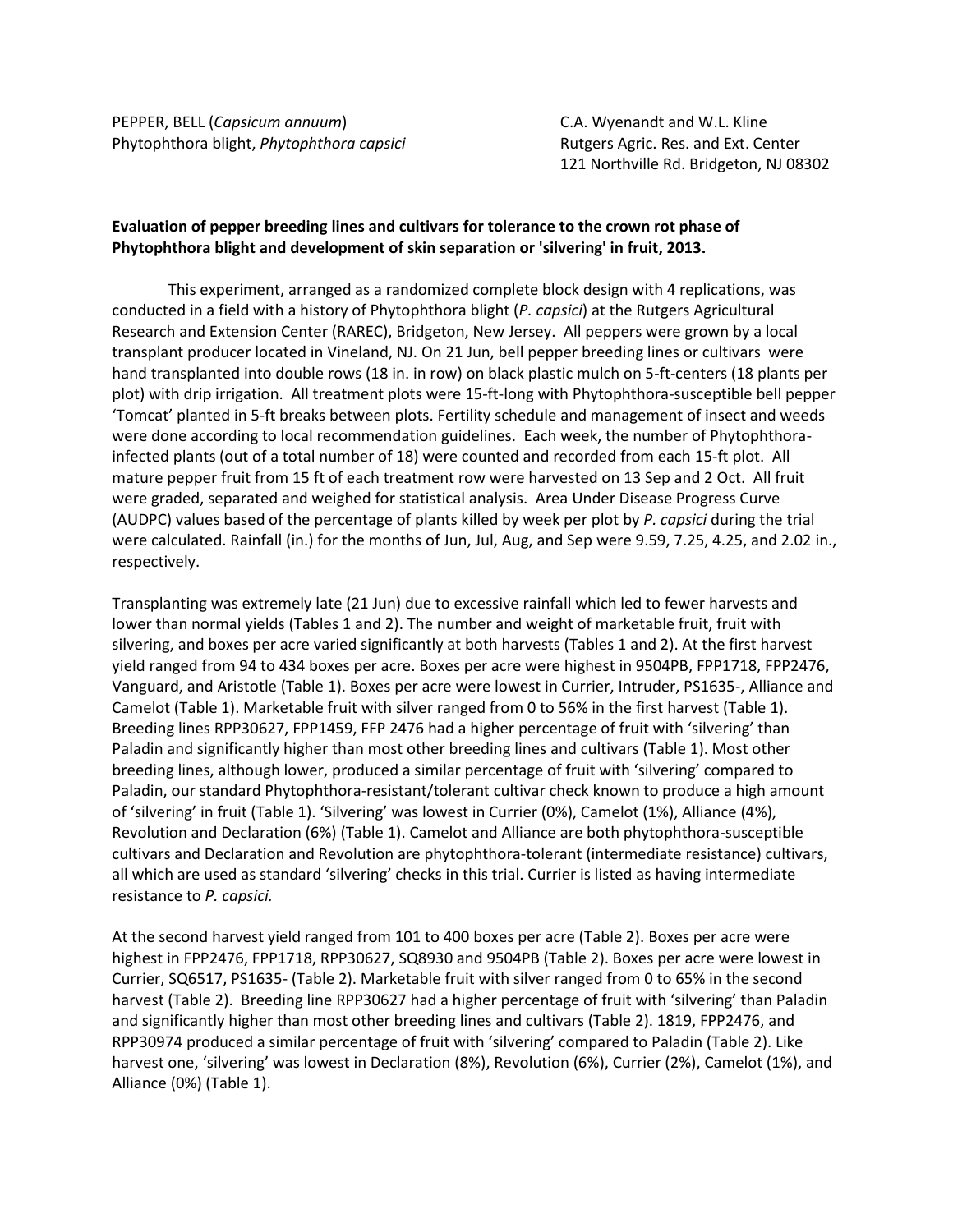Although rainfall was significant in June, season-long pressure due to the crown rot phase of phytophthora blight was low for most of this trial. This was most likely due to a cooler than normal production season in southern New Jersey. Area Under Disease Progress Curve (AUDPC) values were calculated for each cultivar/breeding line based on the percentage of plants killed by phytophthora blight by week (17 weeks total) (Figure 1) and presented in Table 2. AUDPC values varied between cultivars/breedling lines although differences were not generally significant (Table 2 and Figure 1). This was most likely due to the low disease pressure.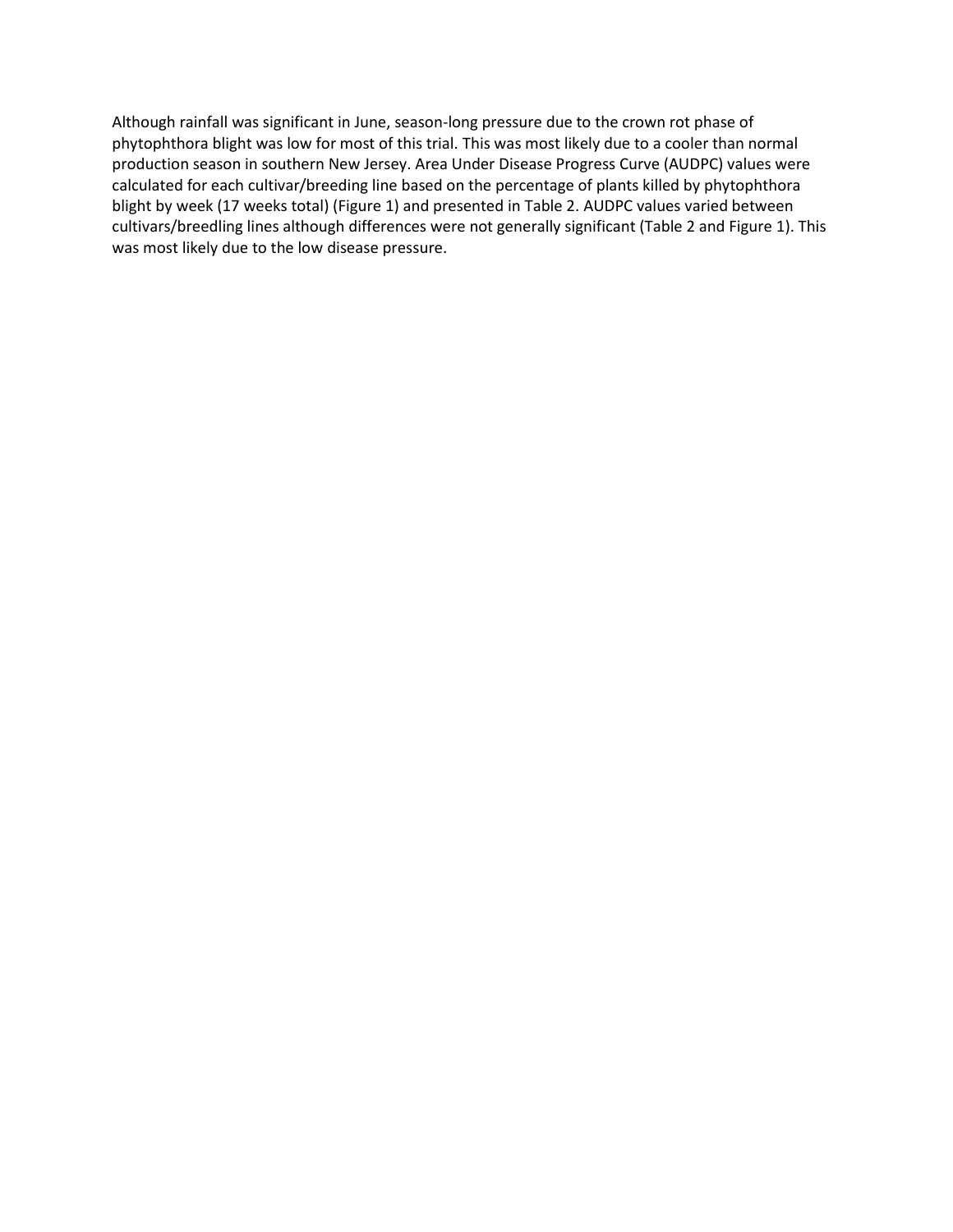Table 1. Number and weight of total marketable fruit, number and weight of marketable fruit with 'silvering', percentage of marketable fruit with 'silvering', number and weight of phytophthora-infected fruit, and marketable boxes per acre at harvest 1 on 13 Sep at the Rutgers Agricultural Research and Extension Center in 2013.

|                   |              |              | Marketable fruit <sup>2</sup> | Marketable fruit with<br>silvering <sup>y</sup> |            | % marketable           |            |
|-------------------|--------------|--------------|-------------------------------|-------------------------------------------------|------------|------------------------|------------|
| Cultivar/Breeding |              |              | Wt                            |                                                 | Wt         | fruit with             | Marketable |
| Line              | Company      | No           |                               | <b>No</b>                                       |            | silvering <sup>x</sup> | boxes/A    |
| RPP 30627         | Syngenta     | 20.50 $d-gv$ | 8.91 c-h                      | 11.00 ab                                        | 5.02ab     | 56a                    | 289 a-f    |
| FPP1459           | Sakata       | $21.75 b-g$  | 9.34 b-h                      | $9.25a-c$                                       | 4.12ab     | 47 ab                  | 279 b-f    |
| FPP2476           | Sakata       | 32.00 a-d    | 12.59 a-e                     | 14.00 a                                         | 5.30a      | 44 a-c                 | 371 ab     |
| Paladin           | Rogers       | 25.25 a-e    | $9.16 b-h$                    | 9.50ab                                          | $3.75a-c$  | $35a-d$                | 268 b-f    |
| FPP1718           | Sakata       | 33.25 a-c    | 14.00 ab                      | 9.50ab                                          | 4.21ab     | 28 b-e                 | 378 ab     |
| 9504 PB           | Seminis      | 37.00 a      | 16.50a                        | $9.25a-c$                                       | 4.45 ab    | $27b$ -f               | 434 a      |
| SQ 8930           | Seedway      | 26.50 a-e    | 11.25 b-f                     | 8.25 a-d                                        | $3.69a-c$  | $26b-g$                | 310 a-e    |
| RPP 30974         | Syngenta     | 18.25 e-g    | 7.61 e-h                      | 4.50 b-e                                        | $2.10 b-f$ | $26b-g$                | 201 c-h    |
| RPP 31181         | Syngenta     | $23.00 b-g$  | $10.23 b-f$                   | $6.25 b - e$                                    | $3.16a-d$  | $25c-g$                | 278 b-f    |
| Aristotle         | Seminis      | 33.75 ab     | 13.03 a-d                     | $8.00a-d$                                       | 3.07 а-е   | 22 c-h                 | 334 а-с    |
| PS0994-1819       | Seminis      | $22.25 b-g$  | $9.91 b-f$                    | 4.50 b-e                                        | 2.43af     | 20 d-h                 | $256 b-g$  |
| Vanguard          | Harris Moran | 28.00 a-e    | 13.46 a-c                     | 5.25 b-e                                        | $2.79a-f$  | 19 d-h                 | 337 a-c    |
| Archimedes        | Seminis      | 24.25 b-f    | $9.59 b-g$                    | $6.25 b-e$                                      | $2.33a-f$  | 19d-h                  | $247 b-g$  |
| Intruder          | Syngenta     | 12.50 fg     | 4.73 gh                       | 2.00 de                                         | $0.84c-f$  | 16 d-h                 | 115 gh     |
| SQ 3613           | Seedway      | 33.75 ab     | 13.11 a-d                     | $6.00 b - e$                                    | $2.28 b-f$ | 15 d-h                 | 319 a-d    |
| SQ 6517           | Seedway      | 27.50 a-e    | 11.71 a-e                     | 2.25 с-е                                        | $0.99c-f$  | 9 e-h                  | 263 b-f    |
| PS 16351609       | Seminis      | 17.00 ef     | $6.56f-h$                     | 1.25 de                                         | $0.57$ d-f | 7 e-h                  | 148 f-h    |
| Declaration       | Harris Moran | 26.00 a-e    | 10.25 b-f                     | 1.75 de                                         | $0.87c-f$  | 7 e-h                  | 231 b-h    |
| Revolution        | Harris Moran | 27.50 a-e    | 11.20 b-f                     | 1.50 de                                         | $0.65$ def | $6f-h$                 | $246 b-g$  |
| Alliance          | Harris Moran | $20.25 d-g$  | 7.80 e-h                      | 0.75e                                           | $0.31$ d-f | 4 gh                   | 168 e-h    |
| Camelot           | Seminis      | 21.25 c-g    | 8.40 d-h                      | 0.25e                                           | $0.11$ ef  | 1 <sub>h</sub>         | 177 d-h    |
| Currier           | Harris Moran | 11.50 g      | 4.51h                         | 0.00 e                                          | 0.00 f     | 0 <sub>h</sub>         | 94 h       |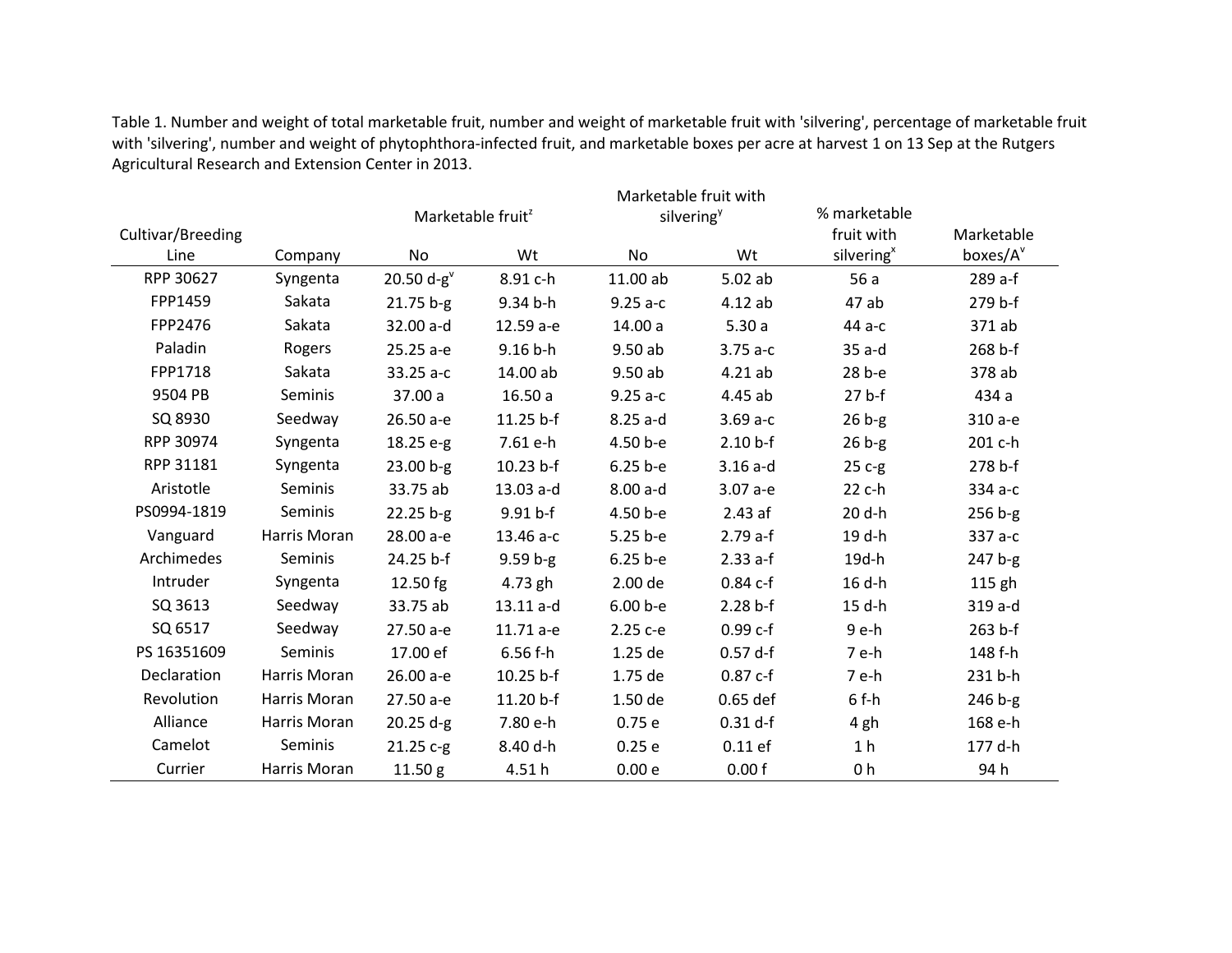<sup>2</sup> Number and weight (in lb/plot) of extra-large (>0.5 lb), large (.33-.49 lb), and medium-sized (.25-.32 lb) marketable fruit with and without 'silvering' per 15 ft plot.

<sup>y</sup> Number and weight (lb/plot) of extra-large, large, and medium-sized marketable fruit with 'silvering' per 15 ft plot.

<sup>x</sup> Percentage of marketable fruit (extra-large, large, and medium) with 'silvering' per 15 ft plot.

w Number of boxes (28 lb) per acre of extra-large, large, and medium-sized marketable fruit with and without 'silvering'.

v Fisher's Least Significant Difference (LSD) test (*P*=0.05)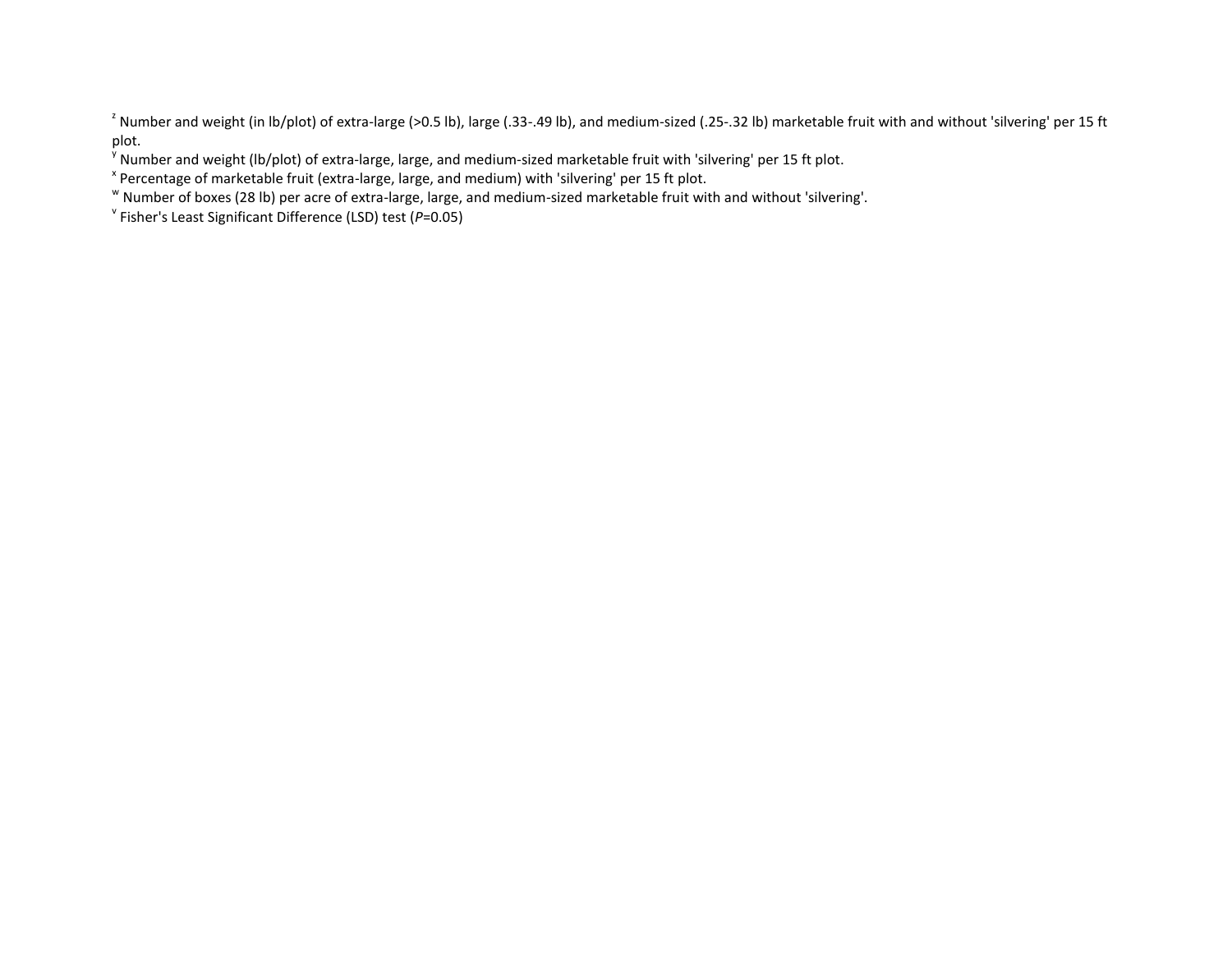Table 2. Number and weight of total marketable fruit, number and weight of marketable fruit with 'silvering', percentage of marketable fruit with 'silvering', number and weight of phytophthora-infected fruit, marketable boxes per acre at harvest 2 on 2 Oct and AUDPC value for the percentage of plants killed by week by *P. capsici* at the Rutgers Agricultural Research and Extension Center in 2013.

|                   |              |                               |             | Marketable fruit with  |            | %<br>marketable        |                      |                    |
|-------------------|--------------|-------------------------------|-------------|------------------------|------------|------------------------|----------------------|--------------------|
| Cultivar/Breeding |              | Marketable fruit <sup>2</sup> |             | silvering <sup>y</sup> |            | fruit with             | Marketable           | <b>AUDPC</b>       |
| Line              | Company      | No                            | Wt          | No                     | Wt         | silvering <sup>x</sup> | boxes/A <sup>w</sup> | value <sup>v</sup> |
| RPP 30627         | Syngenta     | $25.25a-du$                   | $10.51$ a-d | 13.50a                 | 5.25a      | 65 a                   | 347 а-с              | 1980 ab            |
| Paladin           | Rogers       | 22.75 a-d                     | $8.55a-d$   | 11.50 ab               | $4.70a-c$  | 50 ab                  | 275 a-f              | 1860 ab            |
| PS0994-1819       | Seminis      | 15.75 b-d                     | $6.45$ d-d  | $4.25c-f$              | 1.93 c-f   | 35 bc                  | 174 c-f              | 2536 a             |
| FPP2476           | Sakata       | 33.50 a                       | 13.52a      | 13.50a                 | 5.75 ab    | 33 b-d                 | 400 a                | 1505 ab            |
| RPP 30974         | Syngenta     | 13.75 cd                      | 5.95 cd     | $4.75 b-f$             | $2.27c-f$  | 33 b-d                 | 170 d-f              | 2298 ab            |
| FPP1718           | Sakata       | 33.50 a                       | 14.17a      | 9.00a-c                | $4.39a-d$  | 25 с-е                 | 385 ab               | 2056 ab            |
| Archimedes        | Seminis      | 24.25 a-d                     | $9.81a-d$   | 5.50 c-f               | 2.39 c-f   | 23 с-е                 | 253 a-f              | 1606 ab            |
| Aristotle         | Seminis      | 22.75 a-d                     | $9.37$ a-d  | $8.25a-d$              | 3.83 a-e   | $22c-f$                | 274 a-f              | 1947 ab            |
| 9504 PB           | Seminis      | $26.75a-c$                    | $11.65$ a-c | $7.25a-e$              | 3.43 а-е   | $22c-f$                | 313 а-е              | 2225 ab            |
| Intruder          | Syngenta     | 23.00 a-d                     | $9.54$ a-d  | $4.50 b-f$             | $2.01 c-f$ | 20 c-h                 | 240 a-f              | 1346 ab            |
| SQ 8930           | Seedway      | 34.25 a                       | 14.23a      | $5.50 b-f$             | $2.27c-f$  | 19 c-h                 | 342 a-d              | 1893 ab            |
| FPP1459           | Sakata       | 33.00 a                       | 31.71a      | $6.50a-f$              | $2.99 b-f$ | 15 c-h                 | 347 а-с              | 2531 a             |
| SQ 3613           | Seedway      | 18.50 b-d                     | 7.39 b-d    | $3.25c-f$              | 1.42 d-f   | 15 c-h                 | 183 c-f              | 2753 a             |
| RPP 31181         | Syngenta     | $21.25$ a-d                   | $8.62a-d$   | $3.50c-f$              | 1.53 c-f   | 14 d-h                 | 211 b-f              | 2258 ab            |
| PS 16351609       | Seminis      | 17.50 b-d                     | $6.59b-d$   | $3.00 - c-f$           | $1.24$ d-f | 13 d-h                 | 162 ef               | 2725 a             |
| SQ 6517           | Seedway      | 14.75 cd                      | 5.88 cd     | $1.75$ d-f             | 0.79 ef    | $11e-g$                | 138 ef               | 1615 ab            |
| Vanguard          | Harris Moran | 21.50 a-d                     | $9.77$ a-d  | $2.00 c-f$             | 0.93 ef    | $11e-g$                | 222 b-f              | 946 b              |
| Revolution        | Harris Moran | 29.50 ab                      | 12.15 ab    | 2.75 c-f               | $1.21$ d-f | 8 e-h                  | 277 a-e              | 2205 ab            |
| Declaration       | Harris Moran | 23.75 a-d                     | $9.67$ a-d  | $1.50 d-f$             | 0.69 ef    | 6 e-h                  | 215 c-f              | 1697 ab            |
| Currier           | Harris Moran | 12.25 d                       | 4.67 d      | 0.50ef                 | 0.18f      | $2f-h$                 | 101f                 | 2470 a             |
| Camelot           | Seminis      | $26.75a-c$                    | $8.81a-d$   | 0.50ef                 | 0.17f      | 1 gh                   | 207 c-f              | 1679 ab            |
| Alliance          | Harris Moran | 24.25 a-d                     | $9.34$ a-d  | 0.00 f                 | 0.00 f     | 0 h                    | 194 c-f              | 2534 a             |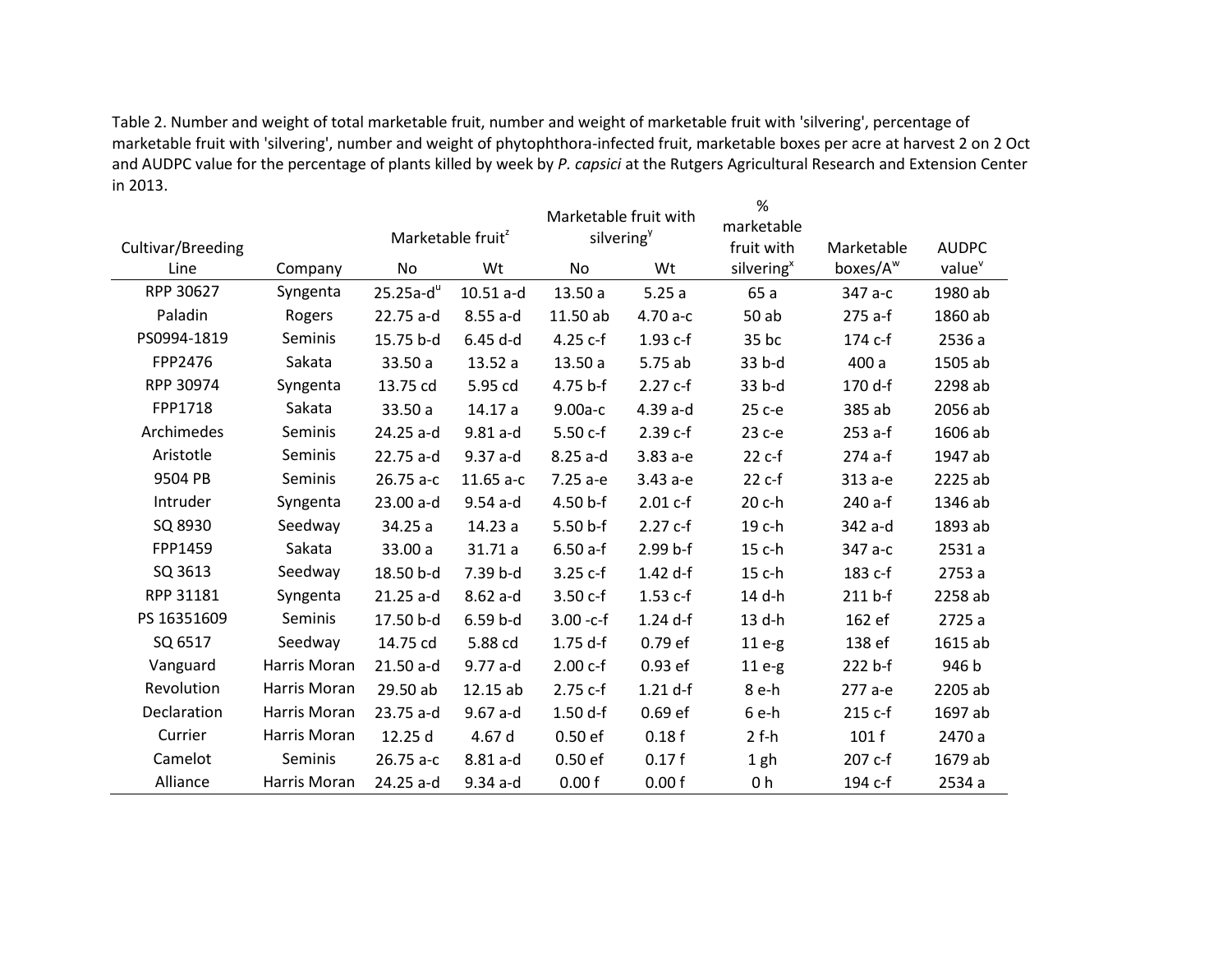<sup>2</sup> Number and weight (in lb/plot) of extra-large (>0.5 lb), large (.33-.49 lb), and medium-sized (.25-.32 lb) marketable fruit with and without 'silvering' per 15 ft plot.

<sup>y</sup> Number and weight (lb/plot) of extra-large, large, and medium-sized marketable fruit with 'silvering' per 15 ft plot.

<sup>x</sup> Percentage of marketable fruit (extra-large, large, and medium) with 'silvering' per 15 ft plot.

w Number of boxes (28 lb) per acre of extra-large, large, and medium-sized marketable fruit with and without 'silvering'.

v Area Under Disease Progress Curve (AUDPC) value for the percentage of plants killed by week by *P. capsici*.

u Fisher's Least Significant Difference (LSD) test (*P*=0.0)